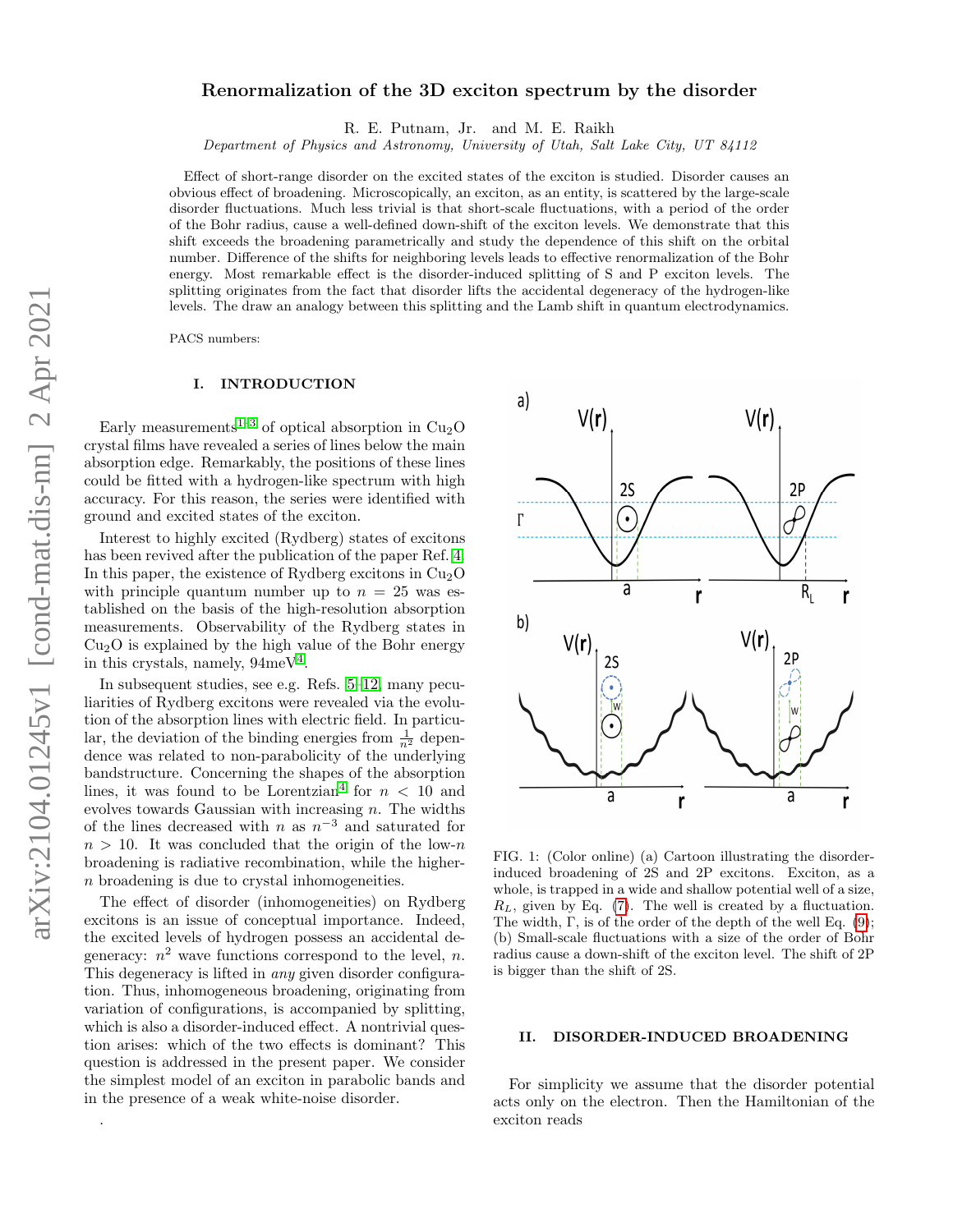<span id="page-1-2"></span>
$$
\hat{H} = \frac{\hat{p}_e^2}{2m_e} + \frac{\hat{p}_h^2}{2m_h} - \frac{e^2}{\kappa |\mathbf{r}_e - \mathbf{r}_h|} + V(\mathbf{r}_e),\tag{1}
$$

where  $m_e$  and  $m_h$  are the masses of electron and hole,  $\hat{p}_e$  and  $\hat{p}_h$  are the corresponding momenta, and  $\kappa$  is the dielectric constant. The magnitude of the short-range disorder potential is specified by the correlation relation

<span id="page-1-3"></span>
$$
\langle V(\mathbf{r})V(\mathbf{r}')\rangle = \gamma \delta(\mathbf{r} - \mathbf{r}'). \tag{2}
$$

Introducing the center of mass coordinate, R, and the relative coordinate, r, in a standard way, we rewrite the Hamiltonian Eq. [\(1\)](#page-1-2) in the form

$$
\hat{H} = -\frac{\hbar^2}{2M} \Delta_{\mathbf{R}} - \frac{\hbar^2}{2\mu} \Delta_{\mathbf{r}} - \frac{e^2}{\kappa r} + V\left(\mathbf{R} + \frac{m_h}{M}\mathbf{r}\right), \quad (3)
$$

where  $M = m_e + m_h$  is the net mass, while  $\mu = \frac{m_e m_h}{M}$ is the reduced mass of the exciton. To find the width of the exciton line qualitatively, we first assume that characteristic  $R = R_L$  is much bigger than the Bohr radius

$$
a = \frac{\hbar^2 \kappa}{\mu e^2}.
$$
 (4)

We will later inspect this assumption.

Characteristic magnitude  $V = V_L$  of the random potential corresponding to the spatial scale,  $R_L$ , can be found from the relation Eq. [\(2\)](#page-1-3)

<span id="page-1-4"></span>
$$
V_L^2 R_L^3 = \gamma. \tag{5}
$$

An estimate for the width of the exciton level comes from the uncertainty principle,

<span id="page-1-5"></span>
$$
\left(\frac{\hbar^2}{MV_L}\right)^{1/2} = R_L,\tag{6}
$$

stating that the de-Broglie wavelength corresponding to the energy  $V_L$  is of the order of  $R_L$ . Solving the system Eqs.  $(5)$ ,  $(6,$  we find

<span id="page-1-0"></span>
$$
R_L = \frac{\hbar^4}{M^2 \gamma}.\tag{7}
$$

We can now go back to the above assumption  $R_L \gg a$ . Using Eq. [\(7\)](#page-1-0), this assumption can be cast in the form of the condition

<span id="page-1-6"></span>
$$
\gamma \ll \frac{\hbar^4}{M^2 a}.\tag{8}
$$

If this condition is met, the magnitude,  $V<sub>L</sub>$ , should be identified with the width of the exciton line

<span id="page-1-1"></span>
$$
\Gamma \sim V_L = \frac{\gamma^2 M^3}{\hbar^6}.
$$
\n(9)

For the above picture to be consistent, one should ensure that the exciton is not destroyed by the disorder. This implies that the width,  $\Gamma$ , is much smaller than the Bohr energy  $E_B = \frac{\hbar^2}{2\mu a^2}$ . From Eq. [\(9\)](#page-1-1) the ratio  $\Gamma/E_B$  can be expressed as

<span id="page-1-7"></span>
$$
\frac{\Gamma}{E_B} = \frac{\mu}{M} \left(\frac{\gamma M^2 a}{\hbar^4}\right)^2.
$$
\n(10)

Comparing Eqs. [\(8\)](#page-1-6) and [\(10\)](#page-1-7), we conclude that the conditions  $a \ll R_L$  and  $\Gamma \ll E_B$  are equivalent to each other. Overall scenario of the disorder-induced broadening of the exciton line is illustrated in Fig. [1.](#page-0-0) The exciton, as an entity, is trapped in a shallow fluctuationinduced potential well of a large size. The depth of the potential well is the exciton linewidth. Within this scenario, the linewidth is independent of the Bohr radius.

The above reasoning was introduced in Refs. [15](#page-5-1)[–17.](#page-5-2) In Ref. [17](#page-5-2) a numerical factor in the expression Eq. [\(9\)](#page-1-1) was estimated to be 0.08.

### III. DISORDER-INDUCED SHIFT

While the long-range potential fluctuations with characteristic scale  $R_L \gg a$  are responsible for inhomogeneous broadening of the exciton line, the short-range fluctuations with a scale  $\sim a$  lead to another observable effect: disorder-induced shift of the exciton levels.[18](#page-5-3) see Fig. [1.](#page-0-0) We will illustrate this effect for the ground state of the exciton with a wave function

$$
\psi_{1S}(\mathbf{r}) = \frac{1}{\pi^{1/2} a^{3/2}} \exp\left(-\frac{r}{a}\right). \tag{11}
$$

For this purpose, we will specify the form of the effective random potential acting on the center of mass.

Searching for the solution of the Scrhrödinger equation  $\hat{H}\Psi(\mathbf{R},\mathbf{r})=E\Psi(\mathbf{R},\mathbf{r})$  in the form

$$
\Psi(\mathbf{R}, \mathbf{r}) = C_{1S}(\mathbf{R})\psi_{1S}(\mathbf{r}).\tag{12}
$$

Smallness of the effect of disorder allows one to neglect the admixture of the higher states of the exciton to the wave function and obtain a closed equation for  $C_{1S}(\mathbf{R})$ 

$$
-\frac{\hbar^2}{2M}\Delta_{\mathbf{R}}C_{1S}(\mathbf{R})+V_{eff}(\mathbf{R})C_{1S}(\mathbf{R})=(E-E_B)C_{1S}(\mathbf{R}),
$$
\n(13)

where the effective potential  $V_{eff}({\bf R})$  is defined as

$$
V_{eff}(\mathbf{R}) = \int d\mathbf{r} \ V\left(\mathbf{R} + \frac{m_h}{M}\mathbf{r}\right) \left(\psi_{1S}(\mathbf{r})\right)^2.
$$
 (14)

The structure of the effective potential suggests that the value of  $V_{eff}$  at some point, **R**, is the result of interaction of electron with the disorder potential in the course of orbiting around the center of mass located at R.

Correlation properties of the effective potential follow from the relation Eq. [\(2\)](#page-1-3) for the bare potential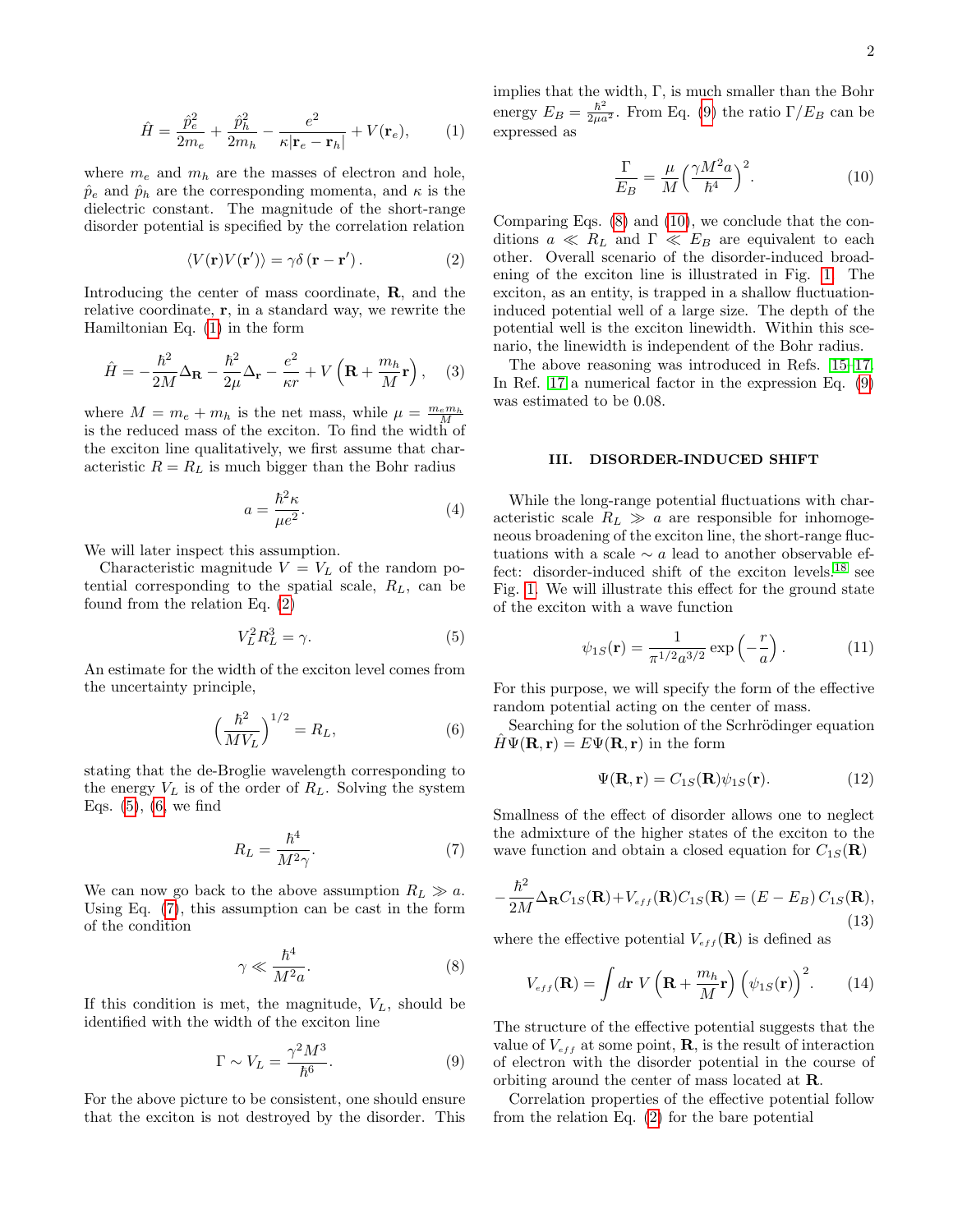$$
\langle V_{eff}(\mathbf{R}_1) V_{eff}(\mathbf{R}_2) \rangle = \int d\mathbf{r}_1 d\mathbf{r}_2 \Big\langle V\Big(\mathbf{R}_1 + \frac{m_h}{M} \mathbf{r}_1\Big) V\Big(\mathbf{R}_2 + \frac{m_h}{M} \mathbf{r}_2\Big) \Big\rangle \psi_{1S}^2(\mathbf{r}_1) \psi_{1S}^2(\mathbf{r}_2)
$$
  
=  $\gamma \int d\mathbf{r}_1 d\mathbf{r}_2 \delta \Big(\mathbf{R}_1 + \frac{m_h}{M} \mathbf{r}_1 - \mathbf{R}_2 + \frac{m_h}{M} \mathbf{r}_2\Big) \psi_{1S}^2(\mathbf{r}_1) \psi_{1S}^2(\mathbf{r}_2).$  (15)

It is now convenient to switch to the Fourier transform of the  $\delta$ -function, which allows to reduce the number of integrations in Eq. [\(15\)](#page-2-0). One has

$$
\langle V_{eff}(\mathbf{R}_1) V_{eff}(\mathbf{R}_2) \rangle = \frac{\gamma}{(2\pi)^3} \int d\mathbf{k} \exp \left\{ i \mathbf{k} \left( \mathbf{R}_1 - \mathbf{R}_2 \right) \right\}
$$

$$
\times \left| \int d\mathbf{r} \; \psi_{1S}(\mathbf{r})^2 \exp \left\{ i \frac{m_h}{M} \mathbf{k} \mathbf{r} \right\} \right|^2. \tag{16}
$$

From the form of the correlator, we conclude that characteristic values of  $|\mathbf{k}|$  are of the order of  $a^{-1}$ . Thus the correlator decays at distances  $|\mathbf{R}_1 - \mathbf{R}_2| > a$ .

Using Eq. [\(16\)](#page-2-1) we can express the second-order correction to the energy of the exciton moving with momentum **p** caused by  $V_{eff}(\mathbf{R})$ 

<span id="page-2-2"></span>
$$
\delta E_{\mathbf{p}} = \sum_{\mathbf{p}'} \frac{\left| \{ V_{eff}(\mathbf{R}) \}_{\mathbf{p}, \mathbf{p}'} \right|^2}{E_{\mathbf{p}} - E_{\mathbf{p}'}} , \tag{17}
$$

where  $\{V_{eff}(\mathbf{R})\}_{\mathbf{p},\mathbf{p}'}$  is the matrix element of the effective potential between the states **p** and **p'**, while  $E_p$  is the dispersion law of the exciton

<span id="page-2-4"></span>
$$
E(\mathbf{p}) = -E_B + \frac{\hbar^2 \mathbf{p}^2}{2M}.
$$
\n(18)

The pole at  $E_{\mathbf{p}'} = E_{\mathbf{p}}$  is responsible for the broadening of the exciton line. In order to recover the result Eq. [\(9\)](#page-1-1) within a numerical factor, we note that the estimate for the left-hand side is Γ, while the pole in the right-hand side leads to the imaginary part proportional to the density of states at energy  $E_p^{1/2} \sim \Gamma$ . Since the density of the free exciton states is proportional to  $E^{1/2}_{\bf p}$ , the righthand side is proportional to  $\Gamma^{1/2}$ . Then Eq. [\(17\)](#page-2-2) can be viewed as an equation for  $\Gamma$  and yields the solution Eq. [\(9\)](#page-1-1).

It is important to note that the imaginary part of the sum Eq. [\(17\)](#page-2-2) comes from the momenta  $p \sim R_L^{-1}$ , while the real part is accumulated from much bigger domain of momenta  $p \sim a^{-1}$ . From this we conclude that the real part of the sum is a self-averaging quantity, which permits the replacement of  $\left\{V_{eff}(\mathbf{R})\right\}_{\mathbf{p},\mathbf{p}'}$ 2 by its average and neglect  $E_{\mathbf{p}}$  compared to  $E_{\mathbf{p}'}$  in the denominator of Eq. [\(17\)](#page-2-2). As a result, Eq. (17) turns into a down-shift of the ground-state level of the exciton

<span id="page-2-3"></span>
$$
W_{1S} = -\frac{\gamma}{(2\pi)^3} \int \frac{d\mathbf{p}'}{E_{\mathbf{p}'}} \Big| \int d\mathbf{r} \, \psi_{1S}(\mathbf{r})^2 \exp\left\{-i\frac{m_h}{M} (\mathbf{p}'\mathbf{r})\right\} \Big|^2.
$$
\n(19)

The remaining task is to evaluate the integrals in Eq. [\(19\)](#page-2-3), which can be done analytically. The spatial integral is taken using the relation

<span id="page-2-0"></span>
$$
\int d\mathbf{r} \, \psi_{1S}^2 \exp(i\mathbf{q}\mathbf{r}) = \frac{1}{\left(1 + \frac{q^2 a^2}{4}\right)^2}.
$$
 (20)

<span id="page-2-1"></span>Now the integral over  $p'$  can be made dimensionless and evaluated. The result reads

$$
W_{1S} = -\frac{\gamma M^2}{\pi^2 \hbar^2 m_h^a} \int_0^\infty \frac{dz}{\left(1 + \frac{z^2}{4}\right)^4} = -\frac{5\gamma M^2}{16\pi \hbar^2 m_h a}.
$$
 (21)

Recall now, that we have restricted the calculation of the shift  $W_{1S}$  to the lowest dispersion branch Eq. [\(18\)](#page-2-4) of the exciton. Neglecting the higher branches requires that  $W_{1S} \ll E_B$ . To check this requirement, we use Eq. [\(9\)](#page-1-1) to present the shift in the form

<span id="page-2-5"></span>
$$
|W_{1S}| = \left(\Gamma E_B\right)^{1/2}.\tag{22}
$$

The above relation suggests that, when disorder does not destroy the exciton, i.e. when  $\Gamma \ll E_B$ , we have  $\Gamma \ll W_{1S} \ll E_B$ . This, in turn, suggests that the shift is the dominant effect induced by the disorder. Still, calculating this shift within the continuum of the ground-state branch is justified.

### IV. HIGHER S-STATES OF AN EXCITON

Since the width of the 1S state is independent of the form of the wave function, it is obvious that the width of the 2S state is also equal to Γ. On the other hand, the correlator of the effective potential Eq. [\(16\)](#page-2-1) acting on the center of mass depends on the form of  $\psi_{1S}(\mathbf{r})$ . Since the function  $\psi_{1S}(\mathbf{r})$  is more compact than  $\psi_{2S}(\mathbf{r}),$ we expect that the shift for the 2S state is smaller than for the 1S state. Calculation of this shift is similar to the calculation of  $W_{1S}$ . The wave function of the 2S state has the form

$$
\psi_{2S}(\mathbf{r}) = \frac{1}{4(2\pi)^{1/2}a^{3/2}} \left(2 - \frac{r}{a}\right) \exp\left(-\frac{r}{2a}\right). \tag{23}
$$

Calculation of the Fourier transform of  $\psi_{2S}(\mathbf{r})$  is straightforward. The result reads

$$
\int d\mathbf{r} \ \psi_{2S}^2 \exp(i\mathbf{q}\mathbf{r}) = \frac{(1 - q^2 a^2)(1 - 2q^2 a^2)}{(1 + q^2 a^2)^4}.
$$
 (24)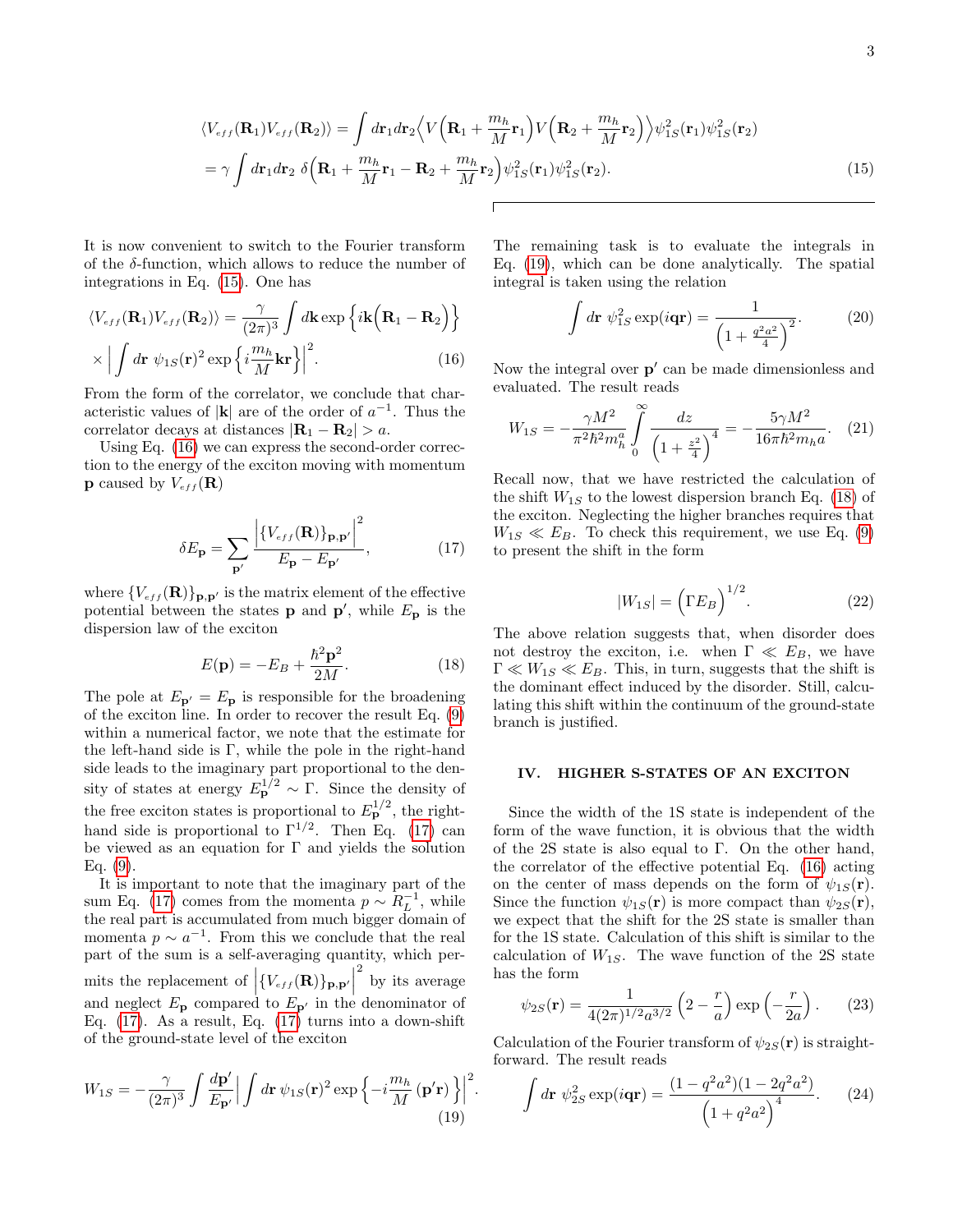Substituting this result into the expression Eq. [\(19\)](#page-2-3) for the shift and performing integration over  $p'$  using Mathematica, we present the shift of the 2S state in the form

<span id="page-3-2"></span>
$$
W_{2S} = -D_{2S} \frac{\gamma M^2}{\pi^2 \hbar^2 m_h a},\tag{25}
$$

where the constant  $D_{2S}$  is equal to

<span id="page-3-3"></span>
$$
D_{2S} = \frac{77\pi}{1024}.
$$
\n(26)

This is smaller than the corresponding value for 1S, which is  $D_{1S} = \frac{5\pi}{16}$ . We calculated the value of  $D_{3S}$  using Mathematica both for the Fourier transform and for integration over  $p'$  and obtained the value

<span id="page-3-4"></span>
$$
D_{3S} = \frac{17\pi}{512}.\t(27)
$$

For large n, the dimensionless shift,  $D_{nS}$ , can be calculated semiclassically. The form of the semiclassical wave function is the following

$$
\psi_{nS}(\mathbf{r}) = A_n \frac{\sin\left[\left(\frac{2\mu}{\hbar^2}\right)^{1/2} \int_0^r dr' \left(\frac{e^2}{\kappa r'} - |E_n|\right)^{1/2}\right]}{r \left(\frac{e^2}{\kappa r'} - |E_n|\right)^{1/4}}, \quad (28)
$$

where  $|E_n| = E_B/n^2$  and  $A_n$  is the normalization constant. In determining  $A_n$ , the sine square in  $\psi_{nS}(\mathbf{r})^2$  can be replaced by  $\frac{1}{2}$ . Equally, this replacement is justified in calculation of the Fourier transform

$$
\int d\mathbf{r} \ \psi_{nS}(\mathbf{r})^2 \exp(i\mathbf{q}\mathbf{r})
$$
\n
$$
= 2\pi \int_{0}^{r_n} dr \frac{A_n^2}{\left(\frac{e^2}{\kappa r} - |E_n|\right)^{1/2}} \left(\frac{2\sin qr}{qr}\right),\qquad(29)
$$

where  $r_n = a_B n^2$  is the radius on *n*-th orbit. The reason why the oscillations in  $\psi_{nS}^2$  can be averaged out is that the characteristic q in Eq. [\(29\)](#page-3-0) is of the order of  $1/r_n$ , while  $\psi_{nS}$  oscillates  $n \gg 1$  times between  $r = 0$  and  $r = r_n$ .

Integral Eq. [\(29\)](#page-3-0) can be evaluated explicitly upon substitution of  $r = \frac{1}{2}r_n(1-y)$ , after which it transforms as follows

<span id="page-3-1"></span>
$$
\int d\mathbf{r} \,\psi_{nS}(\mathbf{r})^2 \exp(i\mathbf{q}\mathbf{r}) = \frac{2\pi A_n^2}{q|E_n|^{1/2}} \int_{-1}^1 dy \frac{\sin\left[\frac{qr_n}{2}(1-y)\right]}{(1-y^2)^{1/2}}.
$$
\n(30)

Notice, that only an even in  $y$  term in the numerator of Eq. [\(30\)](#page-3-1) contributes to the integral. It then reduces to the zero-order Bessel function. The final result reads

$$
\int d\mathbf{r} \ \psi_{nS}(\mathbf{r})^2 \exp(i\mathbf{q}\mathbf{r}) = \frac{\sin\left(\frac{q r_n}{2}\right)}{\left(\frac{q r_n}{2}\right)} J_0\left(\frac{q r_n}{2}\right). \tag{31}
$$

We see that the right-hand-side turns to 1 in the limit  $q \to 0$ , as it should be. We also see that characteristic q is

indeed  $\frac{1}{r_n}$ . This leads to the dependence  $D_{nS} \propto \frac{1}{r_n} \propto \frac{1}{n^2}$ . With numerical factor specified, we get

$$
D_{nS} = \frac{2}{n^2} \int_{0}^{\infty} dx \left(\frac{\sin x}{x}\right)^2 J_0^2(x) = \frac{1.86}{n^2}.
$$
 (32)

Note, however, that increase of  $n$  is limited by the condition  $R_L \gg r_n$ .

## V. 2P AND 3P-STATES

Within the simplest model of the exciton adopted in the present paper, only the S-states are optically active. Still, P-states of the exciton can be accessed if the absorption is assisted by the disorder. Disorder-induced broadening of S and P-states are the same, but the disorderinduced shifts of the P-states are different. It is not obvious how the shifts of the levels with the same  $n$  are related to each other. To find out, we calculate the shift for the 2P-states.

We start from the wave function of the 2P-state

$$
\psi_{2P}(\mathbf{r}) = \frac{1}{4(2\pi)^{1/2}a^{3/2}} \left(\frac{r}{a}\right) \exp\left(-\frac{r}{2a}\right) \cos \theta, \quad (33)
$$

where  $\theta$  is a polar angle. Calculation of the Fourier transform is straightforward and yields

$$
\int d\mathbf{r} \ \psi_{2P}^2 \exp(i\mathbf{q}\mathbf{r}) = \frac{(1 - 5q^2a^2)}{(1 + q^2a^2)^4}.
$$
 (34)

<span id="page-3-0"></span>The shift is then again calculated using Mathematica. Casting the result in the form Eq. [\(25\)](#page-3-2), we find

$$
D_{2P} = \frac{81\pi}{1024}.\tag{35}
$$

The fact that  $D_{2P}$  exceeds  $D_{2S}$  given by Eq. [\(26\)](#page-3-3) is our main result. Our calculation shows that the first excited state, being degenerate in the absence of disorder, is split by the disorder. Renormalized 2P-level lies below the renormalized 2S-level. Although the relative splitting is small  $\approx$  4%, it exceeds parametrically the disorderinduced broadening.

We have also checked that the shifts 3S and 3P levels are close to each other. Namely, for  $D_{3P}$  we obtained the value

$$
D_{3P} = \frac{199\pi}{6144},\tag{36}
$$

which is only 2.5% bigger than  $D_{3S}$  given by Eq. [\(27\)](#page-3-4).

### VI. CONCLUDING REMARKS

(i) Behavior of dimensionless shift,  $D_{nS} \propto \frac{1}{n^2}$ , can be interpreted as disorder-induced renormalization of the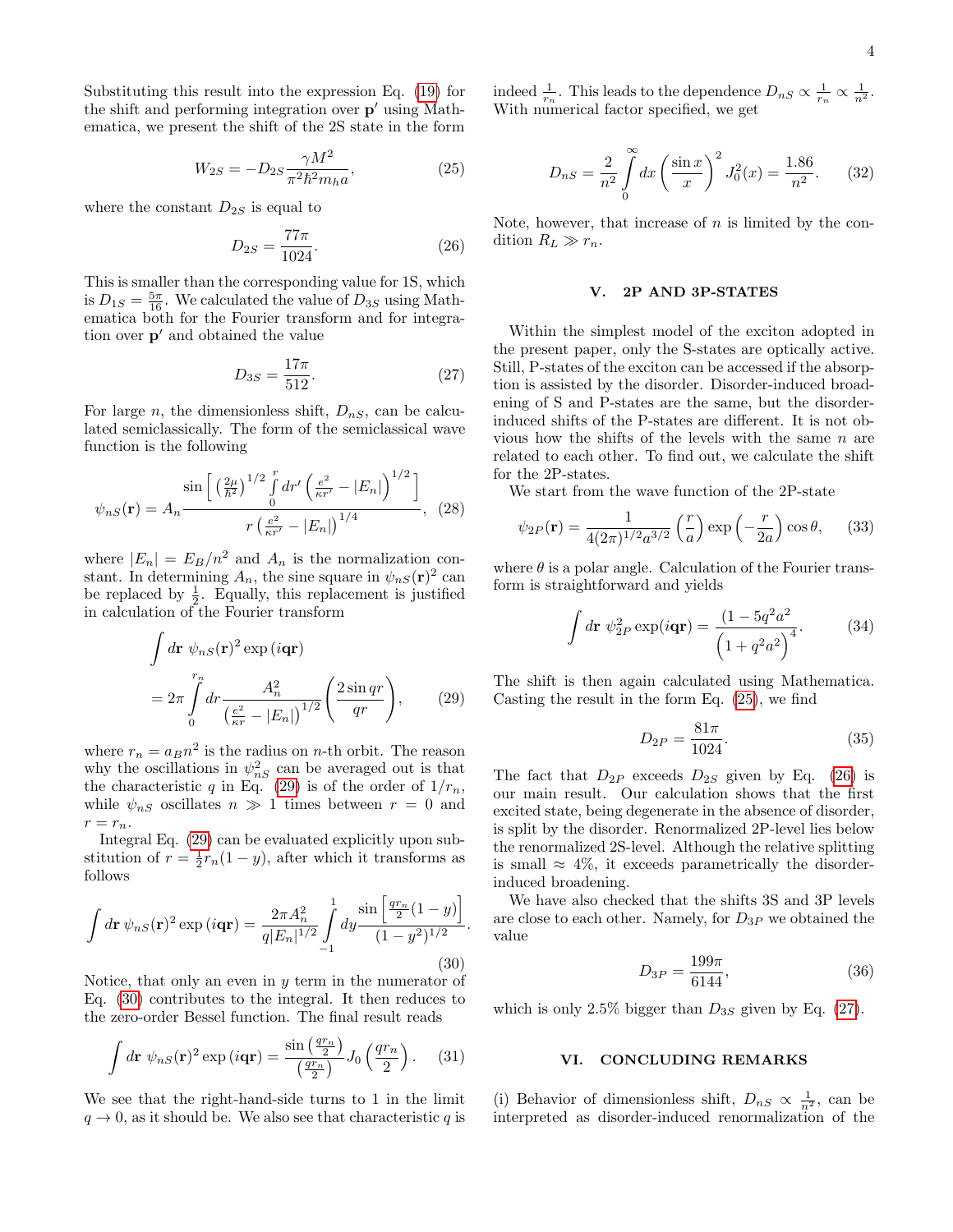Bohr energy:

$$
\tilde{E}_B = E_B \left( 1 + \frac{1.86 \gamma M^2}{\pi^2 \hbar^2 m_h a E_B} \right). \tag{37}
$$

To perform an estimate of the correction, we use Eq. [\(22\)](#page-2-5). Within a numerical factor, the relative correction can be cast in the form  $(\Gamma/E_B)^{1/2}$ , so that the value of the width and of the Bohr energy can be taken from experiment.<sup>[4](#page-4-2)</sup> Choosing the values  $\Gamma = 0.1$ mev and  $E_B =$ 100mev, we get the value 3% for the relative correction.

(ii) When calculating the disorder-induced splitting of the 2S and 2P states we assumed that short-range fluctuations scatter 2S states into 2S states, and the same fluctuations scatter 2P states into 2P states. We neglected the contribution to the shift from  $2S \leftrightarrow 2P$  processes. These processes can be taken into account explicitly if  $\psi_{1S}(\mathbf{r})^2$  in Eq. [\(19\)](#page-2-3) is replaced by the product  $\psi_{2S}(\mathbf{r})\psi_{2P}(\mathbf{r})$ . The Fourier transform of this product is given by

$$
\int d\mathbf{r} \psi_{2S}(\mathbf{r}) \psi_{2P}(\mathbf{r}) \exp(i\mathbf{q}\mathbf{r}) = \frac{3qa(1-q^2a^2)}{(1+q^2a^2)^4}.
$$
 (38)

Calculating the shift from this Fourier transform yields a contribution to  $D_{2S}$  equal to  $\frac{45\pi}{1024}$ , which is comparable to the contribution  $\frac{77\pi}{1024}$  prior. However, it is important to note that  $2S \leftrightarrow 2\overline{P}$  processes do not contribute to the splitting. This is because the constant  $\frac{77\pi}{1024}$  adds to  $D_{2P}$ as well. Thus, the  $2S \leftrightarrow 2P$  contributions cancel out from the splitting.

More formally, joint renormalizations of S and P exciton branches emerges as diagonal matrix elements of the self-energy matrix  $\int d\mathbf{r} \langle \hat{U} \hat{G}_0 \hat{U} \rangle$ , where  $\hat{G}$  is a bare  $2 \times 2$ Green function, while  $U(\mathbf{r})$  is a perturbation matrix defined as

$$
\hat{U}_{ij} = \int d\mathbf{r} \psi_i(\mathbf{r}) \psi_j(\mathbf{r}) V_e\left(\mathbf{R} + \frac{m_h}{M}\mathbf{r}\right),\tag{39}
$$

(iii) To put the disorder-induced splitting of 2S and 2P levels of the exciton into the perspective, it is instructive to invoke the Lamb shift<sup>[19,](#page-5-4)[20](#page-5-5)</sup> in quantum electrodynam-ics. In a celebrated experiment<sup>[19](#page-5-4)</sup> 2S and 2P hydrogen levels were found to be split by  $\approx 4.37 \mu\text{eV}$ , a quantity that can be accounted for by the electron interaction with vacuum fluctuations. Theoretically, the shift of a given level is proportional to  $\psi^2(0)$ , which is the probability density to find electron in the state,  $\psi(\mathbf{r})$ , at the origin<sup>[20](#page-5-5)</sup>. As a result, the 2P state with  $\psi(0) = 0$  remains unshifted, while the 2S state lies above the 2P state. By contrast, for an exciton in a fluctuating field of randomly positioned impurities, both 2S and 2P levels are shifted, and the 2P level is shifted down more than 2S.

(iv) It is well known<sup>[21,](#page-5-6)[22](#page-5-7)</sup> that the white-noise disorder leads to the diverging self-energy of the electron which is cut off only by a finite correlation radius of the disorder. For exciton, the cutoff is provided by a finite Bohr radius, a. Our prime observation is that interaction of 2S and 2P states with the disorder are slightly different.

(v) In transition metal dichalcogenides, see e.g. Ref. [23](#page-5-8) and the review Ref. [24](#page-5-9) a sequence of excited states of exciton in atomically thin samples was identified. Still, accidental degeneracy of the exciton states in dichalcogenides is missing. This is because the attraction of an electron and a hole deviates from purely Coulomb interaction at short distances.[25](#page-5-10)

### VII. ACKNOWLEDGEMENTS

The work was supported by the Department of Energy, Office of Basic Energy Sciences, Grant No. DE- FG02- 06ER46313.

- <span id="page-4-0"></span> $<sup>1</sup>$  E. F. Gross and I. A. Karryjew, "The optical spectrum</sup> of the exciton," Dokl. Akad. Nauk. SSSR 84, 471 (1952). E. F. Gross, "Optical spectrum of excitons in the crystal lattice," Nuovo Cimento Suppl. 3, 672 (1956).
- <sup>2</sup> M. Hayashi1 and K. Katsuki, "Hydrogen-Like Absorption Spectrum of Cuprous Oxide," J. Phys. Soc. Jpn. 7, 599 (1952).
- <span id="page-4-1"></span>3 J. H. Apfel and L. N. Hadley, "Exciton Absorption in Cuprous Oxide," Phys. Rev. 100, 1689 (1955).
- <span id="page-4-2"></span><sup>4</sup> T. Kazimierczuk, D. Fröhlich, S. Scheel, H. Stolz, and M. Bayer, "Giant Rydberg excitons in the copper oxide Cu2O," Nature (London) 514, 343 (2014).
- <span id="page-4-3"></span><sup>5</sup> J. Thewes, J. Heckötter, T. Kazimierczuk, M. A $\beta$ mann, D. Fröhlich, M. Bayer, M. A. Semina, and M. M. Glazov, "Observation of High Angular Momentum Excitons in Cuprous Oxide," Phys. Rev. Lett. 115, 027402 (2015).
- $6$  F. Schone, S.-O. Krüger, P. Grünwald, H. Stolz, S. Scheel, M. Aβmann, J. Heckotter, J. Thewes, D. Fröhlich, and M. Bayer, "Deviations of the exciton level spectrum in  $Cu<sub>2</sub>O$ from the hydrogen series," Phys. Rev. B 93, 075203 (2016).
- <sup>7</sup> S. Steinhauer, M. A. M. Versteegh, S. Gyger, A. W. Elshaari, B. Kunert, A. Mysyrowicz, and V. Zwiller, "Rydberg excitons in Cu2O microcrystals grown on a silicon platform," Commun. Mater. 1, 11 (2020).
- <sup>8</sup> F. Schweiner, J. Main, and G. Wunner, "Linewidths in excitonic absorption spectra of cuprous oxide," Phys. Rev. B 93, 085203 (2016).
- M. A $\beta$ mann, J. Thewes, D. Fröhlich, and M. Bayer, "Quantum chaos and breaking of all anti-unitary symmetries in Rydberg excitons," Nature Materials 15, 741 (2016).
- <sup>10</sup> J. Heckötter, M. Freitag, D. Fröhlich, M. A $\beta$ mann, M.